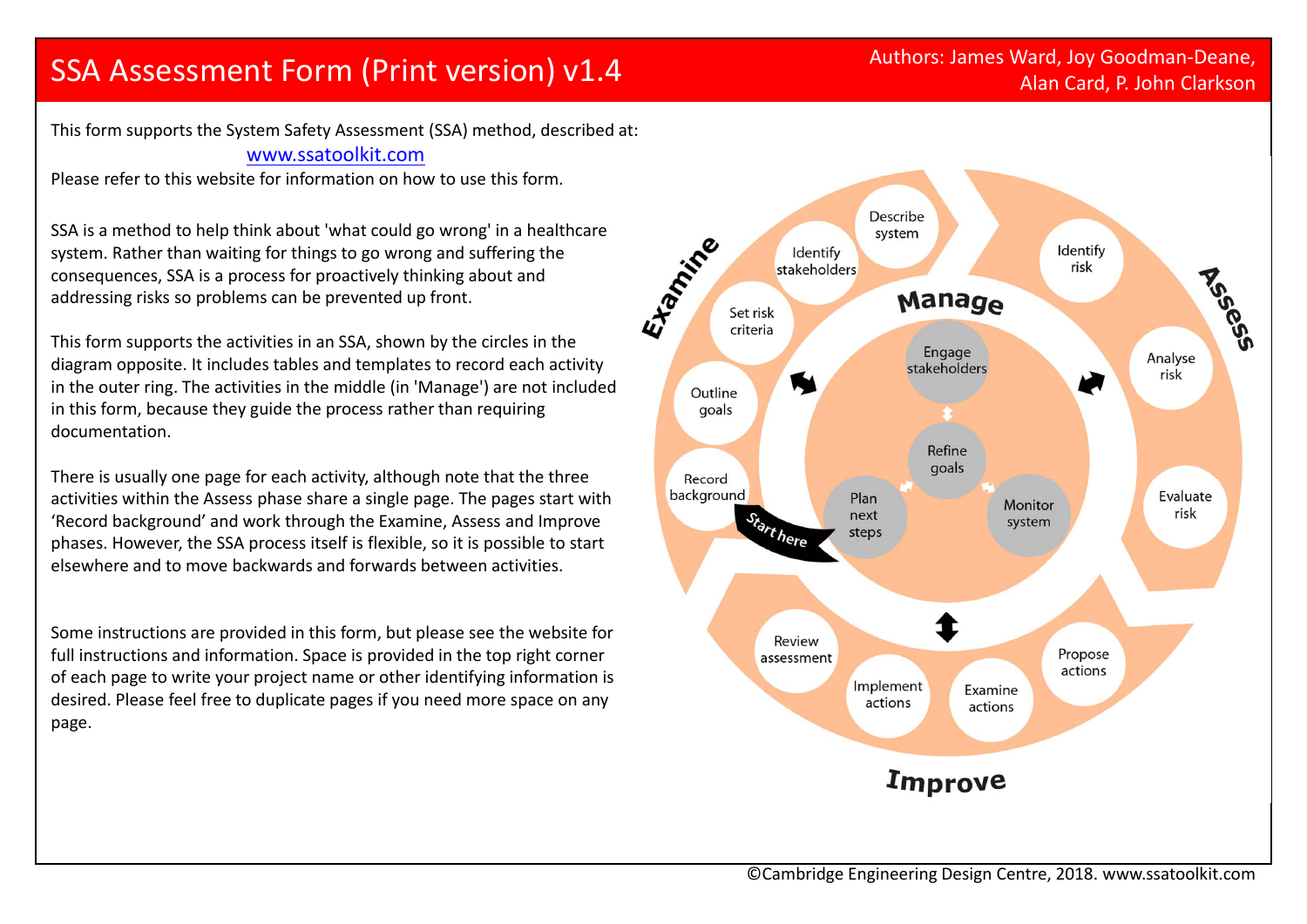| 1. Record background                                                                                                              |           | Project: |  |  |  |  |  |
|-----------------------------------------------------------------------------------------------------------------------------------|-----------|----------|--|--|--|--|--|
| Please write the project name, team name and date below.<br>Then enter some further details about the project in the boxes below. |           |          |  |  |  |  |  |
| Project title                                                                                                                     | Team name | Date     |  |  |  |  |  |
| Details of the team/people conducting the assessment                                                                              |           |          |  |  |  |  |  |
|                                                                                                                                   |           |          |  |  |  |  |  |
|                                                                                                                                   |           |          |  |  |  |  |  |
| <b>Background</b><br>Explain why this work is taking place                                                                        |           |          |  |  |  |  |  |
|                                                                                                                                   |           |          |  |  |  |  |  |
|                                                                                                                                   |           |          |  |  |  |  |  |
|                                                                                                                                   |           |          |  |  |  |  |  |
|                                                                                                                                   |           |          |  |  |  |  |  |
|                                                                                                                                   |           |          |  |  |  |  |  |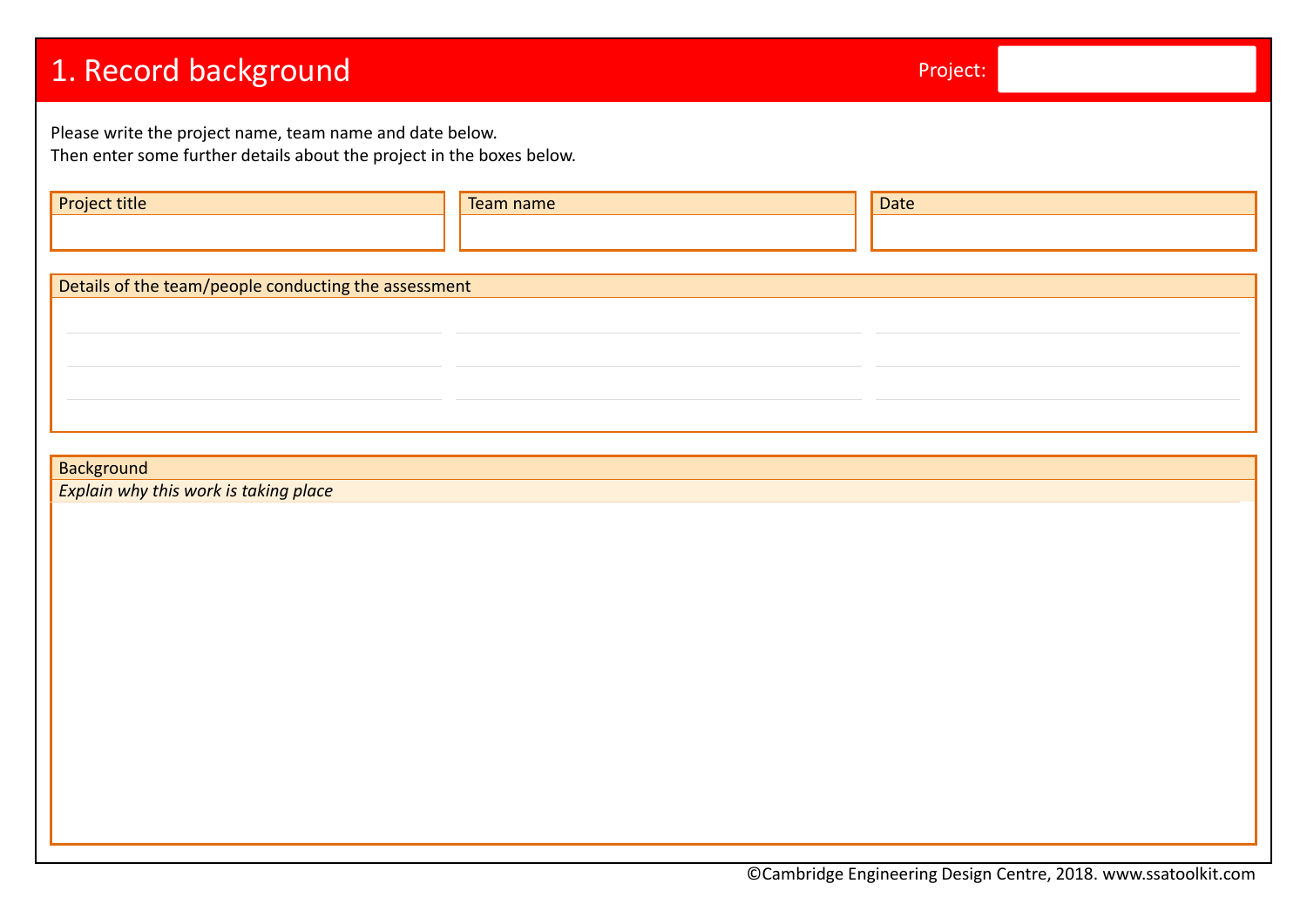| 2. Outline goals                                                                                                                   | Project: |  |  |  |  |  |  |
|------------------------------------------------------------------------------------------------------------------------------------|----------|--|--|--|--|--|--|
| Outline the goals and scope of the SSA,<br>and provide a brief description of the system that will be investigated during the SSA. |          |  |  |  |  |  |  |
| Brief description of the system                                                                                                    |          |  |  |  |  |  |  |
| Describe what the system does in a couple of sentences                                                                             |          |  |  |  |  |  |  |
|                                                                                                                                    |          |  |  |  |  |  |  |
|                                                                                                                                    |          |  |  |  |  |  |  |
|                                                                                                                                    |          |  |  |  |  |  |  |
|                                                                                                                                    |          |  |  |  |  |  |  |
| Scope of the assessment                                                                                                            |          |  |  |  |  |  |  |
| Outline what will be included and excluded from the assessment                                                                     |          |  |  |  |  |  |  |
|                                                                                                                                    |          |  |  |  |  |  |  |
|                                                                                                                                    |          |  |  |  |  |  |  |
|                                                                                                                                    |          |  |  |  |  |  |  |
|                                                                                                                                    |          |  |  |  |  |  |  |
|                                                                                                                                    |          |  |  |  |  |  |  |
|                                                                                                                                    |          |  |  |  |  |  |  |
| <b>Goals of the assessment</b>                                                                                                     |          |  |  |  |  |  |  |
| Briefly describe the goals and aims of the assessment                                                                              |          |  |  |  |  |  |  |
|                                                                                                                                    |          |  |  |  |  |  |  |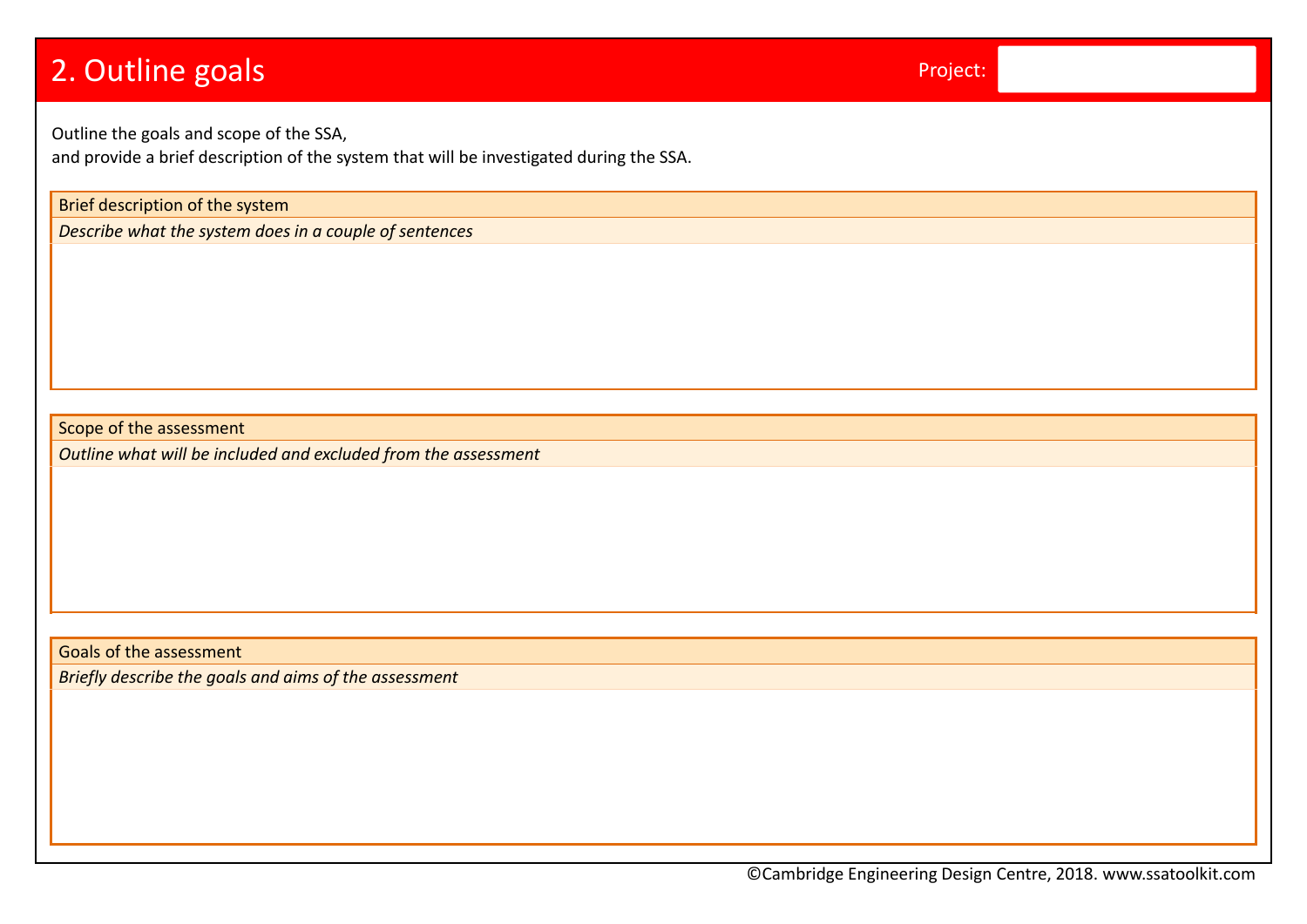# 3. Set risk criteria

Describe the risk criteria that will be used to assess risks during the SSA.

These include definitions of impact and likelihood ratings, and information on the types of action required for different risk scores.

#### **Documents**

List any risk criteria documents and guidelines that need to be referred to, e.g. risk criteria that are set by an NHS Trust. Other documents relevant to the assessment could also be noted here, if desired. Include a description of their location, so they can be easily found when needed during the SSA.

#### Risk bands

Risk scores are often grouped into colour-coded bands, with different types of action being required for the different bands. Record the details of the bands you will use in the table below. Some examples of common bands are given, if you wish to use them. If you prefer, you can *add your own descriptions and colours of bands in the lower half of the table.*

| Description of risk        | Colour | Lowest risk score<br>in this band | Highest risk score<br>in this band | <b>Notes</b> |
|----------------------------|--------|-----------------------------------|------------------------------------|--------------|
| Negligible                 |        |                                   |                                    |              |
| Low - Acceptable           |        |                                   |                                    |              |
| Minor - Reduce if possible |        |                                   |                                    |              |
| Serious - Treat risk       |        |                                   |                                    |              |
| High - Treat risk          |        |                                   |                                    |              |
|                            |        |                                   |                                    |              |
|                            |        |                                   |                                    |              |
|                            |        |                                   |                                    |              |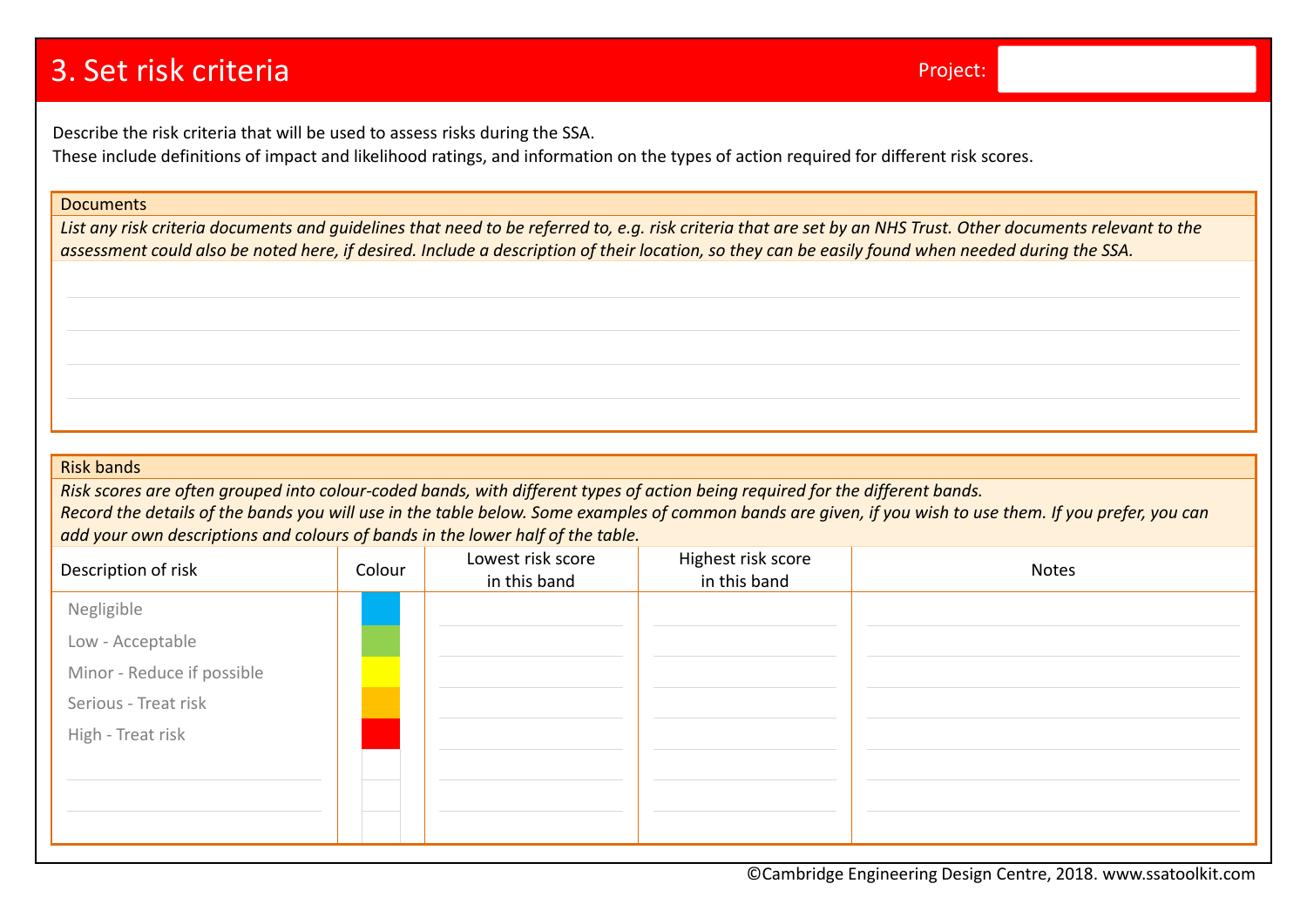# 4. Identify stakeholders experience of the state of the Project:

List, ideally by name and job title, the main people involved in the system. Highlight the key players to keep in mind. It can also be helpful to consider how you might influence their desire or ability to engage with the project.

Internal stakeholders (inside organisation)

List internal stakeholders, e.g. healthcare professionals, support workers, administrative staff, porters, managers, risk specialists

| External stakeholders (outside organisation)                    | Patients and their representatives                                               |
|-----------------------------------------------------------------|----------------------------------------------------------------------------------|
| List external stakeholders, e.g. local authority staff, funders | List patients and representatives, e.g. patients, family, carers, support groups |
|                                                                 |                                                                                  |
|                                                                 |                                                                                  |
|                                                                 |                                                                                  |
|                                                                 |                                                                                  |
|                                                                 |                                                                                  |
|                                                                 |                                                                                  |
|                                                                 |                                                                                  |
|                                                                 |                                                                                  |
|                                                                 |                                                                                  |
|                                                                 |                                                                                  |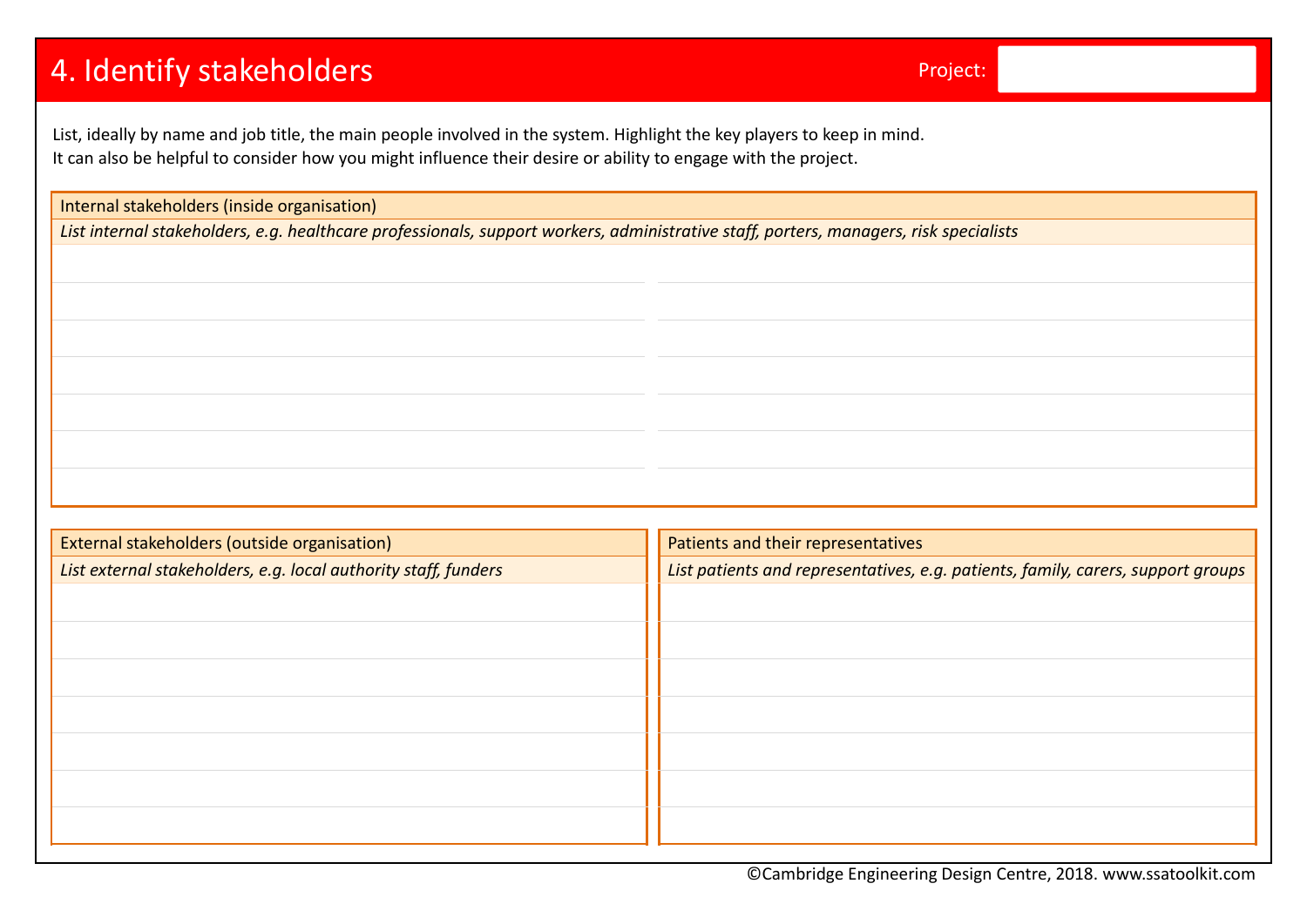# 5. Describe system Project:

Give <sup>a</sup> graphical description of the system. It may be easier to do this with sticky notes or <sup>a</sup> whiteboard, then attach <sup>a</sup> photo of this here. Please duplicate this page, if more space is needed.

Description of the system (using diagrams)

Start by drawing a process map, unless you are very familiar with system mapping. Other diagrams can then be added if they are helpful. It can be helpful to start with a general, overall diagram with high-level steps, then produce more specific, detailed ones.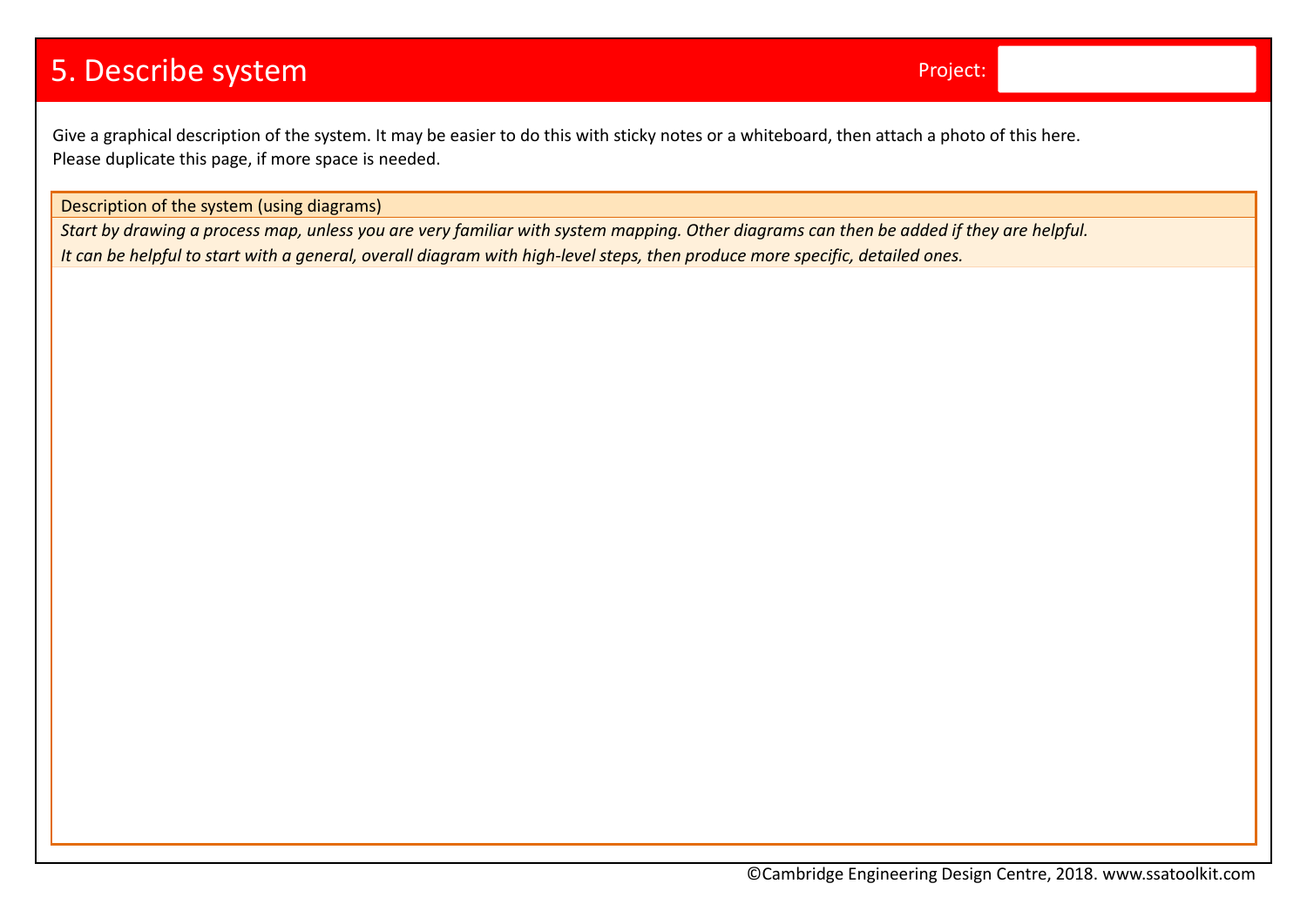# 6. Identify/Analyse/Evaluate risks Project:

Fill in this table with details of the possible risks in the system. See the toolkit website for details on how to complete each column. You may also wish to colour code the risks according to the risk criteria specified on the 'Set risk criteria' page.

| ID | What is going on?                    | What could go wrong?                                                     | What problems<br>might it cause?                    | What are we already doing<br>to prevent it?        | How bad<br>is it if it<br>does go<br>wrong? | How likely<br>is it to<br>go<br>wrong? | What is the<br>risk?          |
|----|--------------------------------------|--------------------------------------------------------------------------|-----------------------------------------------------|----------------------------------------------------|---------------------------------------------|----------------------------------------|-------------------------------|
|    | List the main parts<br>of the system | Consider different scenarios,<br>historical data, incident logs,<br>etc. | Write down what negative<br>effects this might have | Leave blank if not doing<br>anything to prevent it | <b>Impact</b>                               | Likelihood                             | <b>Impact x</b><br>likelihood |
|    |                                      |                                                                          |                                                     |                                                    |                                             |                                        |                               |
|    |                                      |                                                                          |                                                     |                                                    |                                             |                                        |                               |
|    |                                      |                                                                          |                                                     |                                                    |                                             |                                        |                               |
|    |                                      |                                                                          |                                                     |                                                    |                                             |                                        |                               |
|    |                                      |                                                                          |                                                     |                                                    |                                             |                                        |                               |
|    |                                      |                                                                          |                                                     |                                                    |                                             |                                        |                               |
|    |                                      |                                                                          |                                                     |                                                    |                                             |                                        |                               |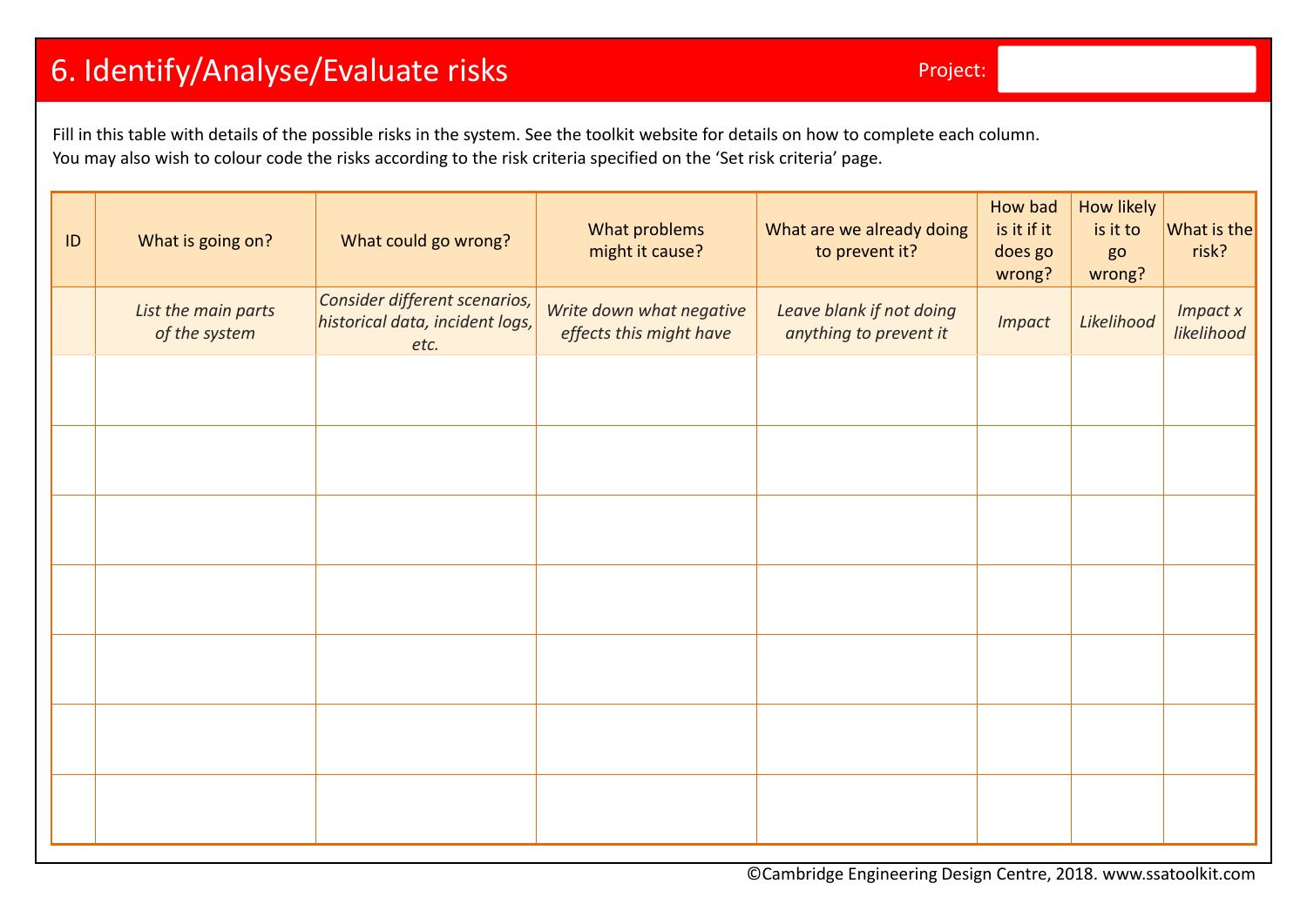# **7. Propose actions Project:** Propose actions Project: Project: Project: Project: Project: Project: Project: Pro

For each risk that requires reduction, note its ID number in the first column (duplicate the sheet if necessary). Record ideas for reducing it on the right. After doing this, review the suggestions and shortlist <sup>a</sup> few to investigate in more detail. Highlight or circle the shortlisted actions below.

| ID | 1 Removal of high-risk<br>processes                                                                            | 2 Design controls                                                                                 | 3 Administrative measures                                                                                                 | 4 Monitoring                                                                                   | 5 Preparation for<br>foreseeable risks                                                                         |
|----|----------------------------------------------------------------------------------------------------------------|---------------------------------------------------------------------------------------------------|---------------------------------------------------------------------------------------------------------------------------|------------------------------------------------------------------------------------------------|----------------------------------------------------------------------------------------------------------------|
|    | E.g.: replacing high-risk<br>processes; transferring risk;<br>and avoiding dangerous<br>processes or materials | E.g.: barriers; isolation;<br>automation; improving<br>usability; and adopting<br>failsafe design | E.g.: procedures; signs;<br>double-checking; partial<br>automation; awareness<br>campaigns; training; and<br>rest periods | E.g.: Observations; alarms;<br>patient vigilance; and<br>reporting incidents or near<br>misses | E.g.: emergency resources<br>and plans; testing equipment<br>before use; training; and<br>protective equipment |
|    |                                                                                                                |                                                                                                   |                                                                                                                           |                                                                                                |                                                                                                                |
|    |                                                                                                                |                                                                                                   |                                                                                                                           |                                                                                                |                                                                                                                |
|    |                                                                                                                |                                                                                                   |                                                                                                                           |                                                                                                |                                                                                                                |
|    |                                                                                                                |                                                                                                   |                                                                                                                           |                                                                                                |                                                                                                                |
|    |                                                                                                                |                                                                                                   |                                                                                                                           |                                                                                                |                                                                                                                |
|    |                                                                                                                |                                                                                                   |                                                                                                                           |                                                                                                |                                                                                                                |
|    |                                                                                                                |                                                                                                   |                                                                                                                           |                                                                                                |                                                                                                                |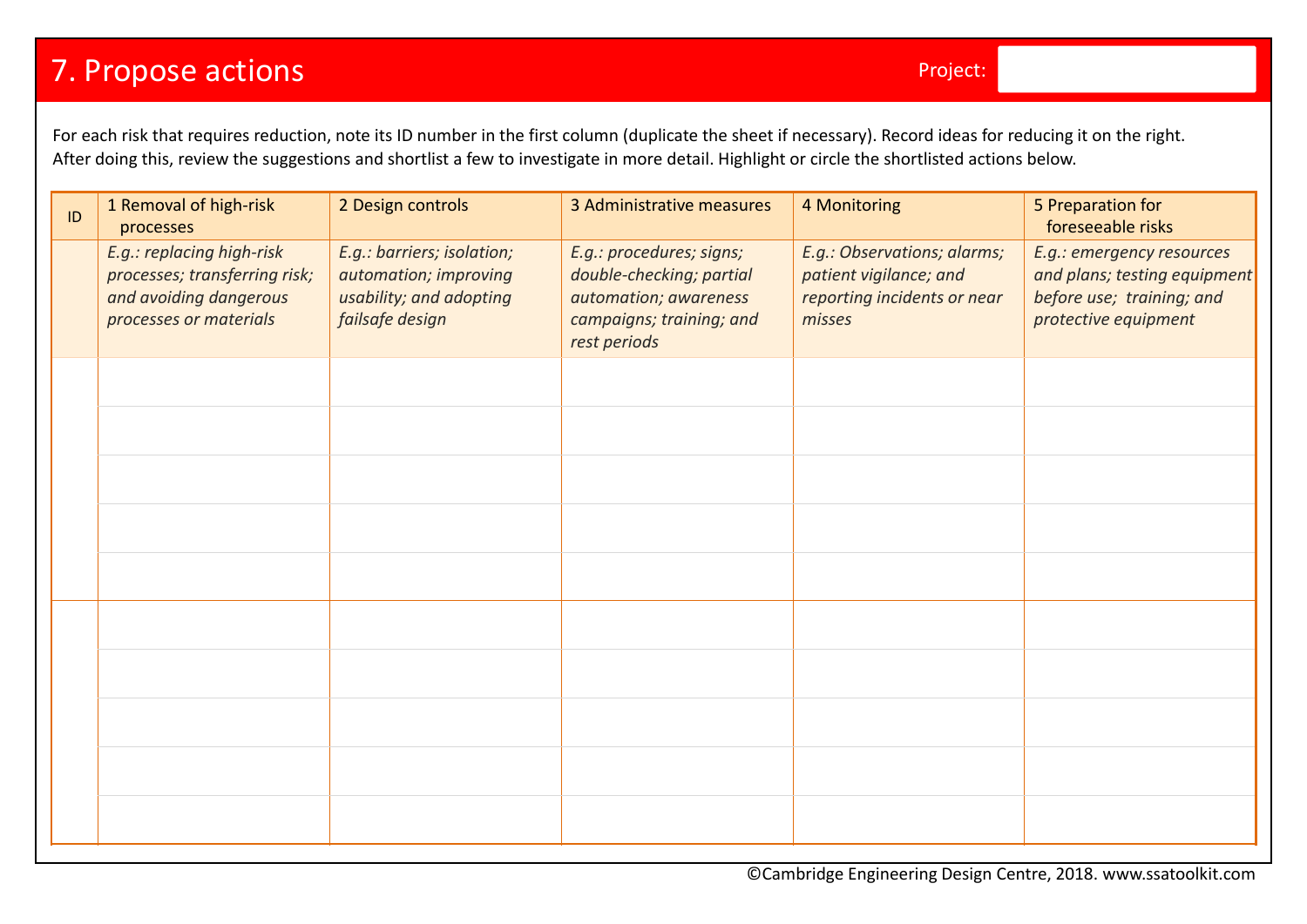## 8. Examine actions

For each risk that requires reduction, note its ID number below. Match this up with the 'Identify/Analyse/Evaluate risks' page to see details of the risk. List shortlisted actions for addressing that risk, and complete the remaining columns in the table. Highlight at least one action to be implemented for each risk.

| ID | What should we do<br>about it?                                 | How bad<br>is it if it<br>still goes<br>wrong? | How likely<br>is it to<br>still go<br>wrong? | What is the<br>new risk?      | Does the action have<br>any undesirable<br>side-effects? | What other things<br>should be<br>considered?                   | What are your<br>reasons for your<br>choice?                 |
|----|----------------------------------------------------------------|------------------------------------------------|----------------------------------------------|-------------------------------|----------------------------------------------------------|-----------------------------------------------------------------|--------------------------------------------------------------|
|    | List shortlisted actions<br>from the 'Propose<br>actions' page | <b>Impact</b>                                  | Likelihood                                   | <b>Impact x</b><br>likelihood | Consider any<br>unintended<br>consequences               | List other<br>considerations such as<br>cost and sustainability | Describe why this<br>action has been<br>selected or rejected |
|    |                                                                |                                                |                                              |                               |                                                          |                                                                 |                                                              |
|    |                                                                |                                                |                                              |                               |                                                          |                                                                 |                                                              |
|    |                                                                |                                                |                                              |                               |                                                          |                                                                 |                                                              |
|    |                                                                |                                                |                                              |                               |                                                          |                                                                 |                                                              |
|    |                                                                |                                                |                                              |                               |                                                          |                                                                 |                                                              |
|    |                                                                |                                                |                                              |                               |                                                          |                                                                 |                                                              |
|    |                                                                |                                                |                                              |                               |                                                          |                                                                 |                                                              |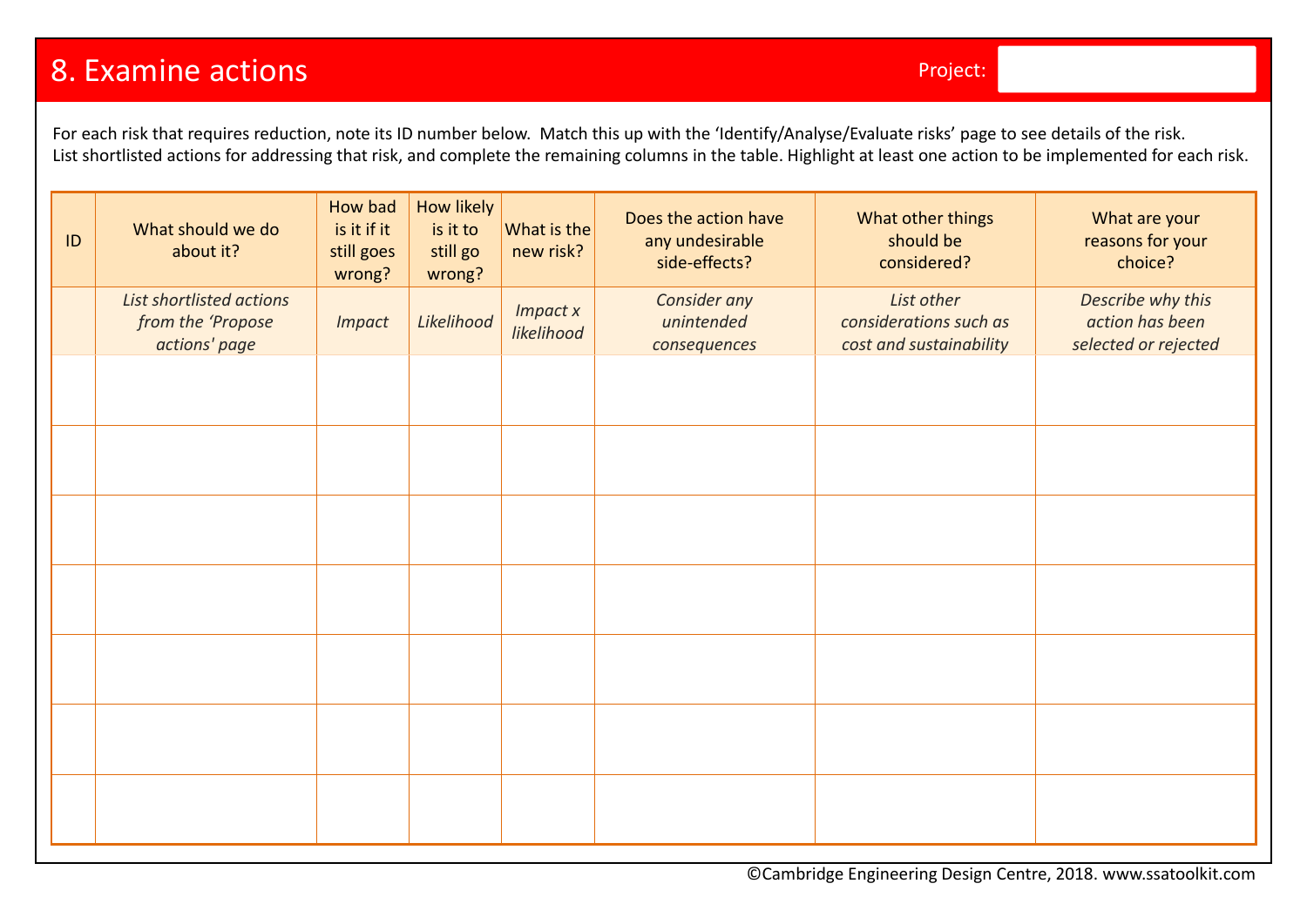# **9. Implement actions Project:** Project:

List the actions that have been agreed upon from the 'Examine actions' page, and include the ID numbers of the risks that they address. Add further details of how they will be implemented and evaluated.

| $\sf ID$ | <b>Planned actions</b>                                                         | <b>Further details</b>                                                | Person responsible                                     | Timescale                            | <b>Evaluation measures</b>                               |
|----------|--------------------------------------------------------------------------------|-----------------------------------------------------------------------|--------------------------------------------------------|--------------------------------------|----------------------------------------------------------|
|          | List the actions that have been agreed upon<br>from the 'Examine actions' page | Give further details of each action,<br>and reasons for choosing them | Specify who is<br>responsible for<br>getting this done | Specify when it<br>should be done by | Describe how you will<br>evaluate if it is<br>successful |
|          |                                                                                |                                                                       |                                                        |                                      |                                                          |
|          |                                                                                |                                                                       |                                                        |                                      |                                                          |
|          |                                                                                |                                                                       |                                                        |                                      |                                                          |
|          |                                                                                |                                                                       |                                                        |                                      |                                                          |
|          |                                                                                |                                                                       |                                                        |                                      |                                                          |
|          |                                                                                |                                                                       |                                                        |                                      |                                                          |
|          |                                                                                |                                                                       |                                                        |                                      |                                                          |